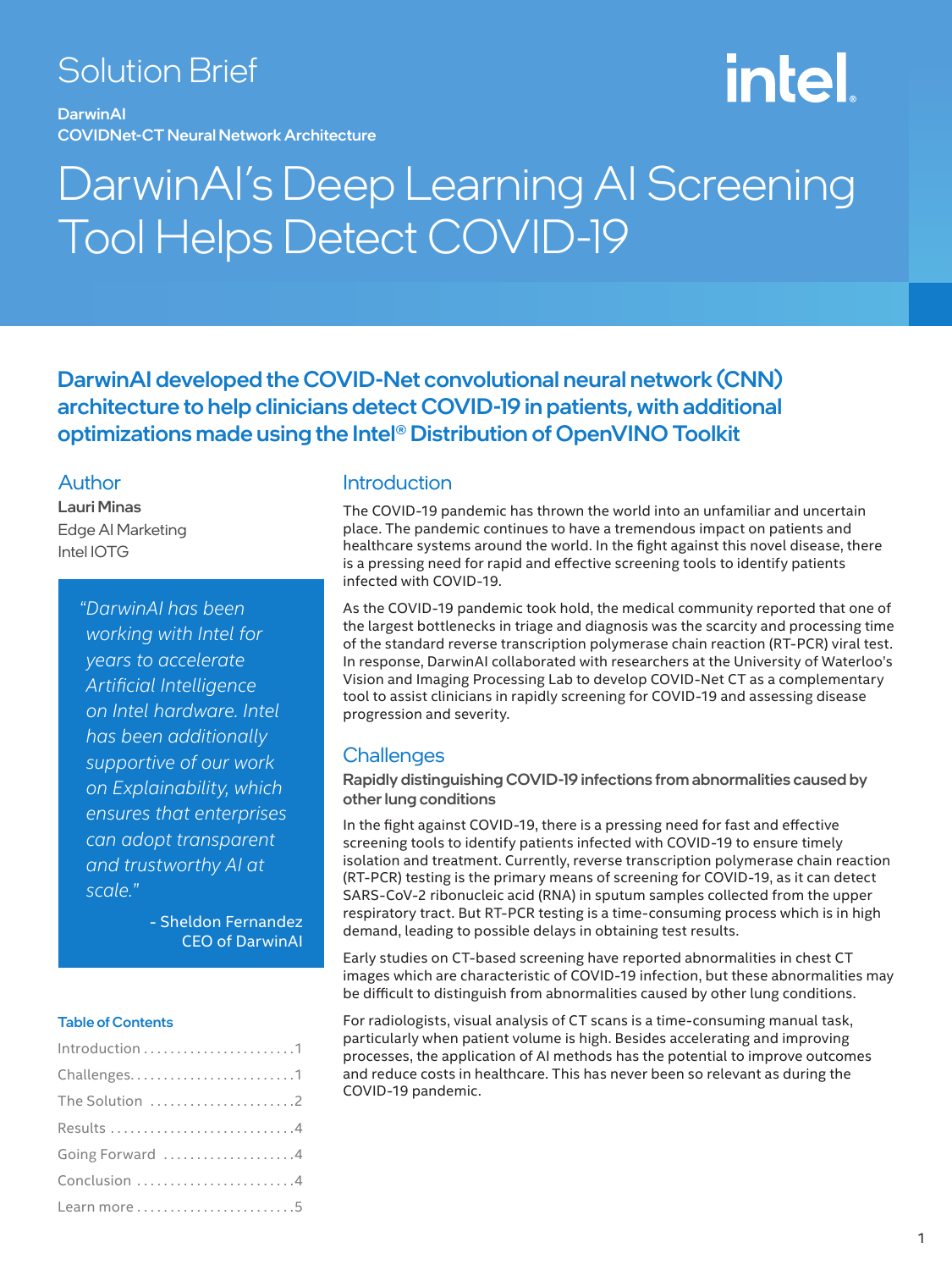# <span id="page-1-0"></span>The Solution

Human-machine collaborative design with COVIDx-CT dataset

To start building the COVID-Net CT, a dataset was derived from 104,009 images across 1,489 patient cases.<sup>1</sup> The raw data was cleaned and prepared in a format suitable for benchmarking, as well as providing bounding box annotations for the body regions within the chest X-ray or CT images.

COVID-Net CT design employs a diverse collection of architectural traits that result in a high-performance model purpose-built for making accurate COVID-19 detections based upon chest X-ray images or CT scans.

After building the dataset, now named COVIDx-CT, the team at DarwinAI then used a human-machine collaborative design strategy in which they combined human-driven network design prototyping with machine-driven design exploration over four steps:

**Step 1: Network Design Prototyping.** After data collection to build the machine learning models, the first stage of the human-machine collaborative design strategy is principled network design prototyping. The prototype provides the framework of the model while leaving final microarchitecture and micro-architecture decisions to the machine-driven aspect of the process.

To help clinicians' better triage as well as decide on the treatment strategies, the prototype was designed to make one of three predictions:

- 1. No infection (normal)
- 2. Non-COVID-19 infection (e.g., non-COVID19 viral, bacterial, etc.)
- 3. COVID-19 viral infection

From this point, the initial prototype needed to be converted into a deep neural network model.

**Step 2: Machine-Driven Design Exploration.** The second stage of the design was machine-driven design exploration using DarwinAI's GenSynth platform that uses AI to build AI models. Employing traditional forms of machine learning, the platform observes a neural network and then uses those observations to build new, optimized versions of that network. GenSynth can reduce the complexity of designing high-performance deep learning solutions and generates highly optimized models suitable for edge computing.

GenSynth is complementary to the Intel® Distribution of OpenVINO™ toolkit for model optimization, an opensource platform that speeds deployment of deep learning applications on Intel® architecture.

For COVID-Net CT, the operational requirements included greater than 80 percent sensitivity and positive predictive value (i.e., probability that a positive prediction is in fact correct). These parameters were chosen to enable the platform to strike an appropriate balance between accuracy and speed. In addition, a goal was set to design a neural network model that could run on different platforms — be it in the cloud or on an edge device (perhaps even the actual imaging device itself).

The team at DarwinAI recognized that some hospitals might not have access to a high-performance computing datacenter to run their model. For inference/runtime, DarwinAI tested COVID-Net CT on both Intel® Core™ i5 processors as well as Intel® Core™ i7 processors. COVID-Net CT performed very well on both processors demonstrating that COVID-Net CT could be run on edge computing devices in hospitals.

**Step 3: Validation via Explainability.** When building a precise and robust neural network model, it is important to recognize if it is producing the right results for the right reasons. The opaque nature of deep learning is increasingly being scrutinized as AI is becoming more widely used. In healthcare, this level of opaqueness makes it difficult not only to design networks, but also to gain widespread adoption with clinicians.

The GenSynth platform automatically groups different error scenarios to provide a quick high-level picture of how the network is performing. GenSynth provided detailed information into the different error scenarios to pinpoint specific biases and gaps, as well as understand the critical factors behind model decisions as illustrated in the images below.

Ensuring that a neural network is making the right decisions for the right reasons is an essential part of designing robust models for real world applications. DarwinAI's explainable AI (XAI) technology provides unparalleled insights, highlighting the critical factors in the decision-making process so designers can identify and remove false cues from the model.

Given the data-driven nature of deep learning, 'right decision for the wrong reason' scenarios are not uncommon and can be extremely difficult to track and identify without XAI-driven auditing. In the healthcare industry, the value of explainability in improving the reliability of deep neural networks for clinical applications cannot be understated.

**Step 4:** Explaining and understanding the COVID-Net CT architecture. By fusing human domain knowledge with the capabilities of GenSynth, the DarwinAI team produced an effective model in seven days. Compared to the popular ResNet-50, COVID-Net CT had less than half the computational complexity while having 8% higher sensitivity for the task of COVID-19 detection<sup>1</sup>.

DarwinAI expanded COVID-Net CT with a version that has a much larger dataset of chest CT scans. This was identified as COVIDNet CT-2. This new model exhibits an efficient microarchitecture design composed largely of 1x1 convolutional layers and depth-wise convolution layers. The heavy use of a projection-expansion-projection (PEPX) design pattern facilitates formidable performance efficiencies, while still maintaining strong COVID-19 sensitivity and positive predictive value.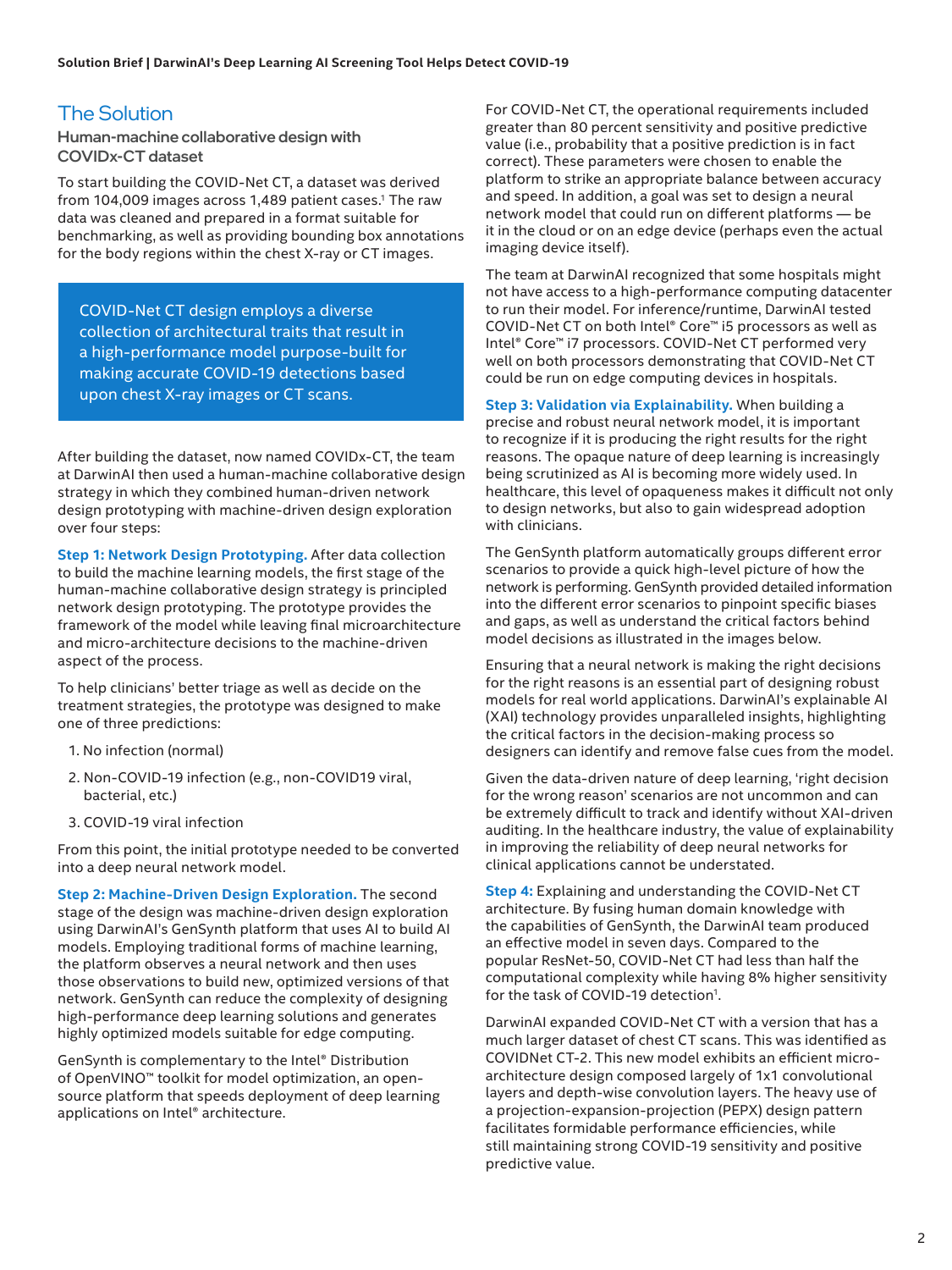*"With regards to open source initiatives like COVID-Net CT, there's a significant cost-benefit for practitioners and hospitals to leverage existing hardware and run the system on CPUs. To this end, clinicians and academics have realized substantial efficiency gains by deploying the system through OpenVINO, and we've been thrilled to partner with Intel in making COVID-Net CT available to front-line and hospital workers using CPUs. Our collaboration has been one of the highlights during these challenging times."* 

- Sheldon Fernandez, CEO of DarwinAI



**Figure 1.** Example CXR images of COVID-19 cases from different patients and their critical factors in red, as identified by GenSynth



**Figure 2.** COVIDNet CT-2 architecture design via machine-driven design exploration includes high architectural diversity, selective long-range connectivity and lightweight design patterns.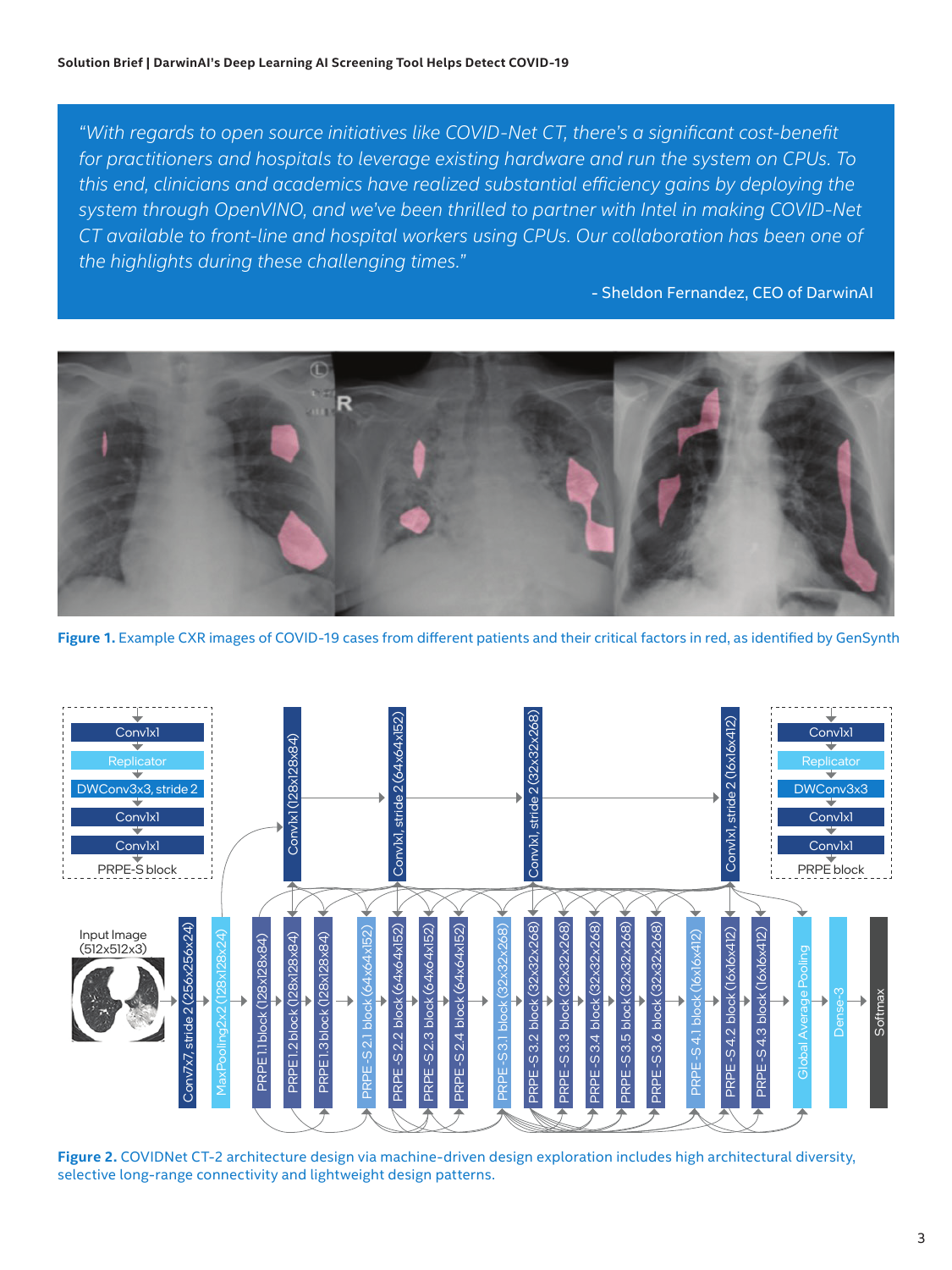<span id="page-3-0"></span>As shown in Figure 1, the use of lightweight design patterns, such as PRPE and PRPE-S enables COVIDNet CT-2 to achieve high computational efficiency while maintaining high representational capacity. While these design patterns may be difficult and time-consuming to design manually, machine-driven design allows for these fine-grained design patterns to be rapidly and automatically discovered. Finally, selective long-range connectivity can be observed, which enables greater representational capabilities in a more efficient manner than densely connected deep neural networks.

# **Results**

High accuracy, low compute requirements

DarwinAI's COVIDNet CT-2 neural network model architecture achieved a test accuracy of 98.1%, while having relatively low architectural and computational complexity.<sup>1</sup> This highlights one of the benefits of leveraging machinedriven design exploration for identifying the optimal macroarchitecture and microarchitecture designs for building a deep neural network architecture. In the case of COVIDNet CT-2, the result is a highly accurate yet highly efficient deep neural network architecture that is suitable for scenarios where computational resources are a limiting factor. In clinical scenarios, such architectures could be suitable for use in embedded devices such as the imaging systems.

The performance of the first COVIDNet CT dataset was compared with existing deep neural network architectures for the task of COVID-19 detection from the initial dataset of chest CT images. More specifically, COVIDNet CT was compared with three state-of-the-art deep neural network architectures: ResNet-50, NASNet-A-Mobile, and EfficientNet-B0.

It can be observed from Table 1 that COVIDNet CT achieves the highest test accuracy and lowest architectural complexity amongst the tested deep neural network architecture.

# Going Forward

DarwinAI has recently launched COVIDNet CT-2 as an open source neural network architecture for COVID-19 detection, and has made their COVIDx-CT image dataset publicly available. DarwinAI researchers say that the scarcity of COVID-19 radiography images in the public domain was a main motivation for their open-sourcing the COVID-Net CT-2 project, as access to training data is key to boosting the speed and accuracy of AI-powered CT lung scan-based diagnosis.

# **Conclusion**

Accelerating COVID-19 identification with an AI solution optimized by Intel® technology

The global crisis brought on by COVID-19 has affected us all. Over the last year AI researchers have worked in numerous ways to develop solutions that can help radiologists interpret chest radiography images with greater speed to accurately diagnose COVID-19 in patients. Intel processors and the Intel Distribution of OpenVINO Toolkit have been key foundational tools in DarwinAI's development of their COVID-Net CT deep neural network architectures. These AI-powered predictive models work in a way that satisfies sensitivity and positive predictive value requirements, while also minimizing computational and architectural complexity to enable widespread adoption in clinical environments where computing resources may be limited.

DarwinAI's internal testing found that COVIDNet CT-2 is capable of quickly identifying COVID-19 infections with a 98.1% accuracy rate.<sup>1</sup> This allows radiologists the ability to diagnose greater number of patients. COVIDNet CT and COVIDNet CT-2 neural networks were trained and optimized with the Intel® Distribution of OpenVINO™ toolkit.

| <b>Architecture</b>  | Parameters (M) | FLOPs (G) | Accuracy (%) |
|----------------------|----------------|-----------|--------------|
| ResNet-50 (25)       | 23.55          | 42.72     | 98.7         |
| NASNet-A-Mobile (29) | 4.29           | 5.94      | 98.6         |
| EfficientNet-BO (30) | 4.05           | 4.07      | 98.3         |
| COVIDNet-CT          | .40            | 4.18      | 99.1         |

**Table 1.** Comparison of parameters, FLOPS, and accuracy (image-level) for tested network architectures on the first COVIDx-CT dataset.

Best results highlighted in bold.

*"By building COVIDNet CT-2 from such rich and voluminous data, we've been able to achieve a new level of accuracy of COVID-19 detection, at 98.1% with a very large and diverse dataset, and overall sensitivity now exceeds 96% across a wide and diverse number of scenarios."* 

- Sheldon Fernandez, CEO of Darwin-AI